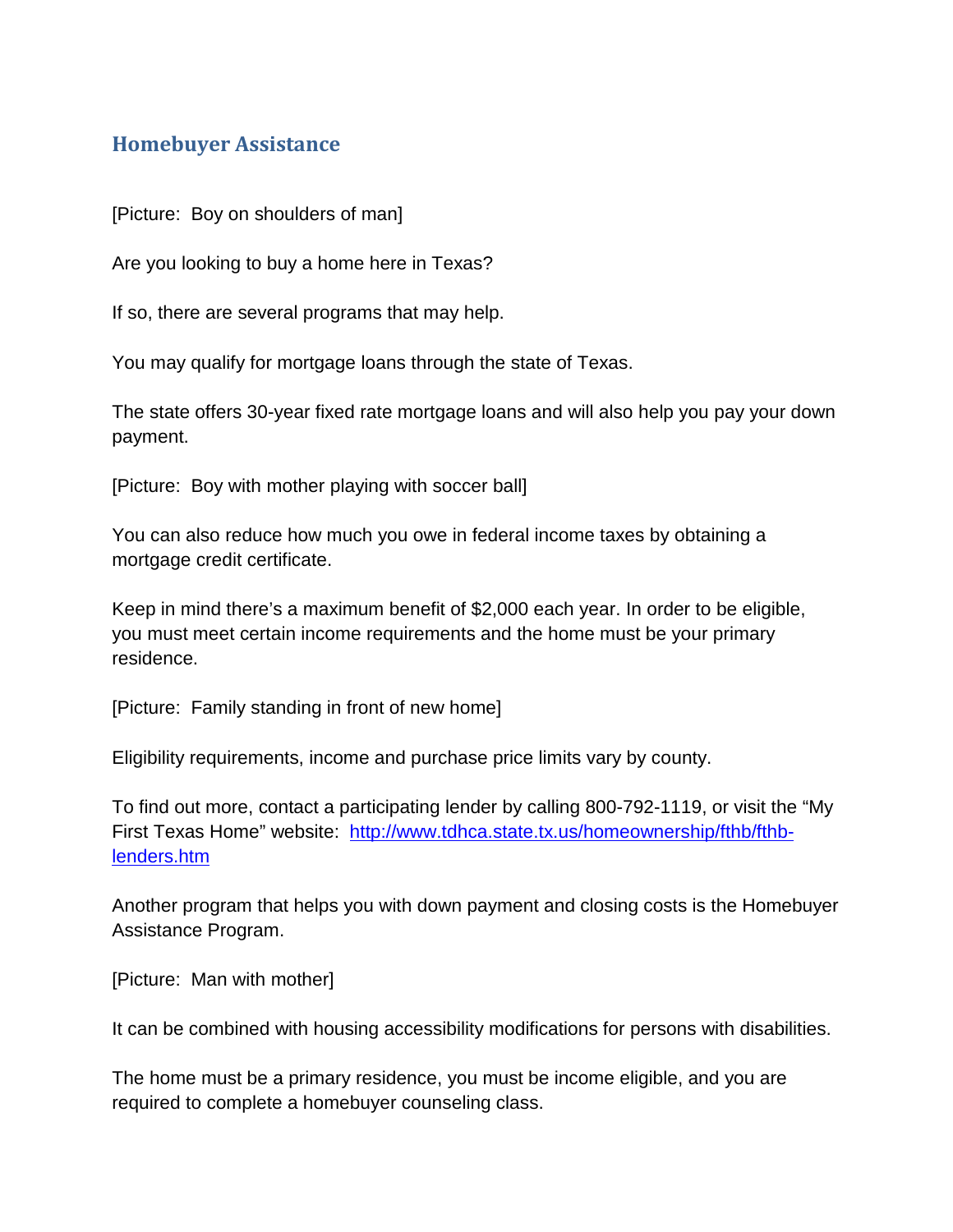To find organizations offering the Homebuyer Assistance Program, go to the Texas Department of Housing and Community Affairs "Help for Texans" website: <http://www.tdhca.state.tx.us/texans.htm>

- 1. Select 'Buying a Home'
- 2. Enter your city or county
- 3. Select 'Find Help'

[Pictures: Woman in red shirt, couple working on their home, new construction]

For home buying assistance with a do-it-yourself twist, there's the Texas Bootstrap Loan Program.

It's a self-help construction program that provides low-income families an opportunity to purchase or refinance property on which they can build new housing or repair their existing homes.

[Pictures: Man on roof, son and mother, man with saw]

The program offers a zero percent interest mortgage loan for up to 30 years.

In order to be eligible you must:

Meet certain income guidelines;

Provide at least 65% of the labor necessary to build or rehabilitate your home;

Have acceptable credit history indicating your ability and willingness to meet debt obligations; and

You'll be required to complete an owner-builder education class.

Applications for assistance can be submitted through Colonia Self-Help Centers and state-certified nonprofit organizations.

To find a list of organizations that can help, go to the Bootstrap website: <http://www.tdhca.state.tx.us/oci/bootstrap.jsp>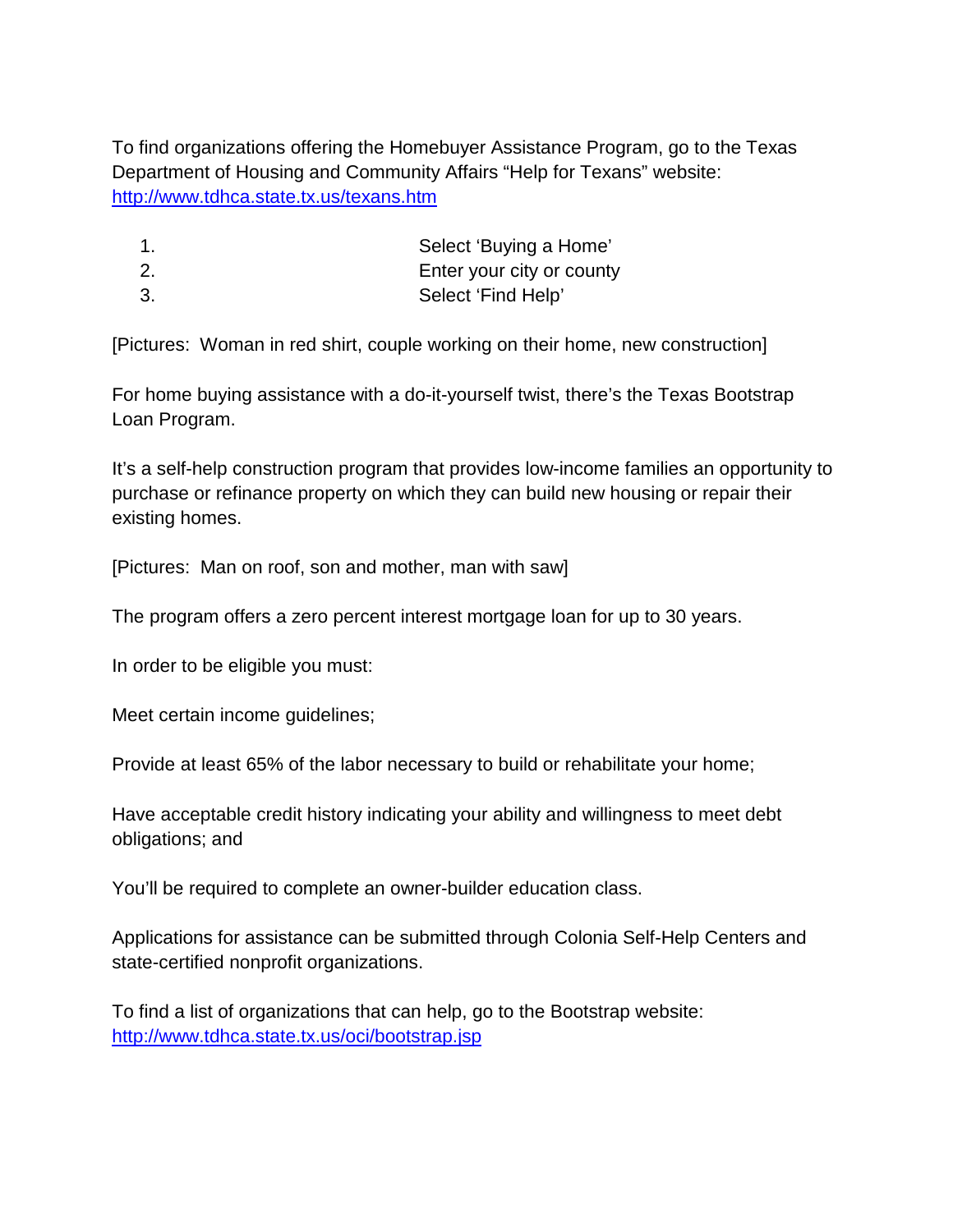The Texas State Affordable Housing Corporation's Homebuyer Assistance programs, which include Mortgage Credit Certificates, mortgage loans, and down payment assistance, provide additional options for low-income homebuyers. There's also a homebuyer program for "Texas Heroes."

"Texas Heroes" are professional educators, veterans, fire fighters, emergency medical services personnel, nursing and allied health faculty members, corrections officers and public security officers.

Eligibility requirements, income and purchase price limits vary by county.

To find out more, contact a participating lender by calling 877-508-4611 or visit the Texas State Affordable Housing Corporation website: <http://www.tsahc.org/homeownership>

The U.S. Department of Agriculture Rural Development Single Family Housing Guaranteed Loan Program provides home loans to people who live in rural areas.

[Pictures: People signing papers, boy looking into refrigerator]

Approved local lenders provide financing options.

You must purchase a home within an eligible rural area and meet income requirements.

To find your local U.S. Department of Agriculture Rural Development Offices go to the website: [http://offices.sc.egov.usda.gov/locator/app?state=us&agency=rd.](http://offices.sc.egov.usda.gov/locator/app?state=us&agency=rd)

[Pictures: volunteers on roof of house, woman volunteering]

Habitat for Humanity is a non-profit organization with affiliates throughout Texas that support new home construction and repair.

With the help of volunteers and the benefit of donated money and materials, you work on your own home, and you purchase your home through no-profit mortgage loans or innovative financing methods.

[Pictures: Mother and son, mother and daughter]

You can apply with local Habitat for Humanity affiliates.